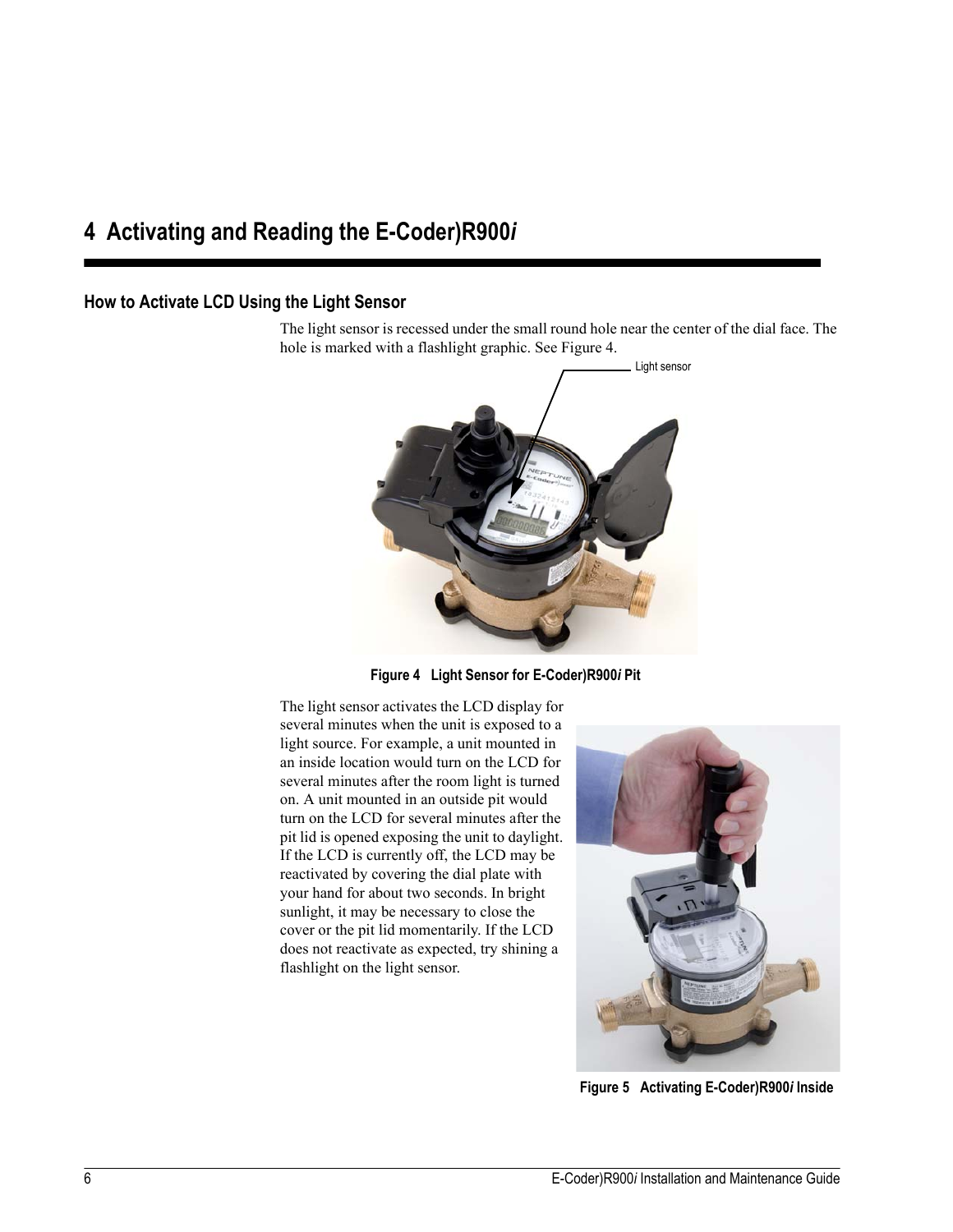## **How to Read**

It is important to become familiar with the information available from the meter. To identify this information the following icons and displays are helpful.

### **Table 2 Icons and Displays**



Light Sensor, recessed under the small hole near the center of the faceplate of the E-Coder)R900*i*, supplies the power for the LCD panel (light activated).



Flow/Leak Indicator shows the direction of flow through the meter:

| ΟN   | Water in use      |
|------|-------------------|
| OFF. | Water not in use. |

**Flashing** Water is running slowly/low flow indication.



88888

Leak indicator displays a possible leak:

| OFF                                                                       | No leak indicated.                                                                                                                                                   |
|---------------------------------------------------------------------------|----------------------------------------------------------------------------------------------------------------------------------------------------------------------|
| <b>Flashing</b>                                                           | Intermittent leak indicated. Water used<br>during at least 1/2 of the 15-minute inter-<br>vals in the last 24 hours (96 15-minute<br>intervals in a 24-hour period). |
| <b>Continuous</b><br>ΟN                                                   | Continuous leak indicated. Water used<br>during all 15-minute intervals in the last<br>24 hours.                                                                     |
| Nine-digit LCD displays the meter reading<br>in billing units of measure. |                                                                                                                                                                      |
| Last three digits                                                         | Testing units used for meter testing.                                                                                                                                |
| <b>Fifth and sixth</b><br>reading digits                                  | Reading units.                                                                                                                                                       |

First **four** digits Typical billing digits.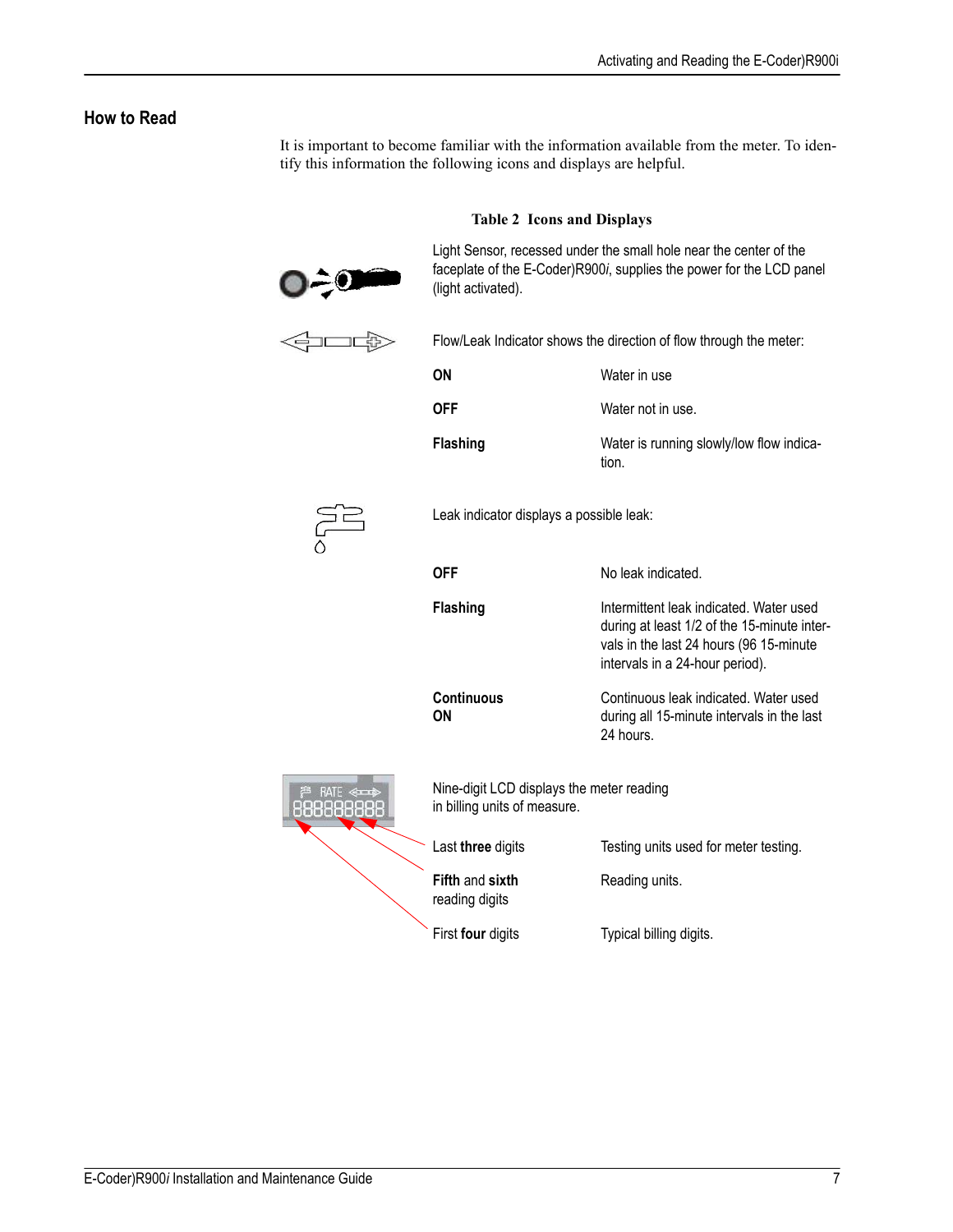## **Common Causes of Leaks**

If the leak indicator is flashing or continuously on, the E-Coder)R900*i* is indicating that a possible leak may exist. Leaks can result from various circumstances. To better help you identify a possible leak, the following table contains some common causes of leak problems that can occur.

| <b>Possible Cause of Leak</b>                           | Intermit-<br>tent Leak | Continu-<br>ous Leak |
|---------------------------------------------------------|------------------------|----------------------|
| Outside faucet, garden or sprinkler system leak-<br>ing |                        |                      |
| Toilet valve not sealed properly                        |                        |                      |
| Toilet running                                          |                        |                      |
| Faucet in kitchen or bathrooms leaking                  |                        |                      |
| Ice maker leaking                                       |                        |                      |
| Soaker hose in use                                      |                        |                      |
| Leak between the water meter and the house              |                        |                      |
| Washing machine leaking                                 |                        |                      |
| Dishwasher leaking                                      |                        |                      |
| Hot water heater leaking                                |                        |                      |
| Watering yard for more than eight hours                 |                        |                      |
| Continuous pet feeder                                   |                        |                      |
| Water-cooled air conditioner or heat pump               |                        |                      |
| Filling a swimming pool                                 |                        |                      |
| Any continuous use of water for 24 hours                |                        |                      |

#### **Table 3 Possible Leaks**